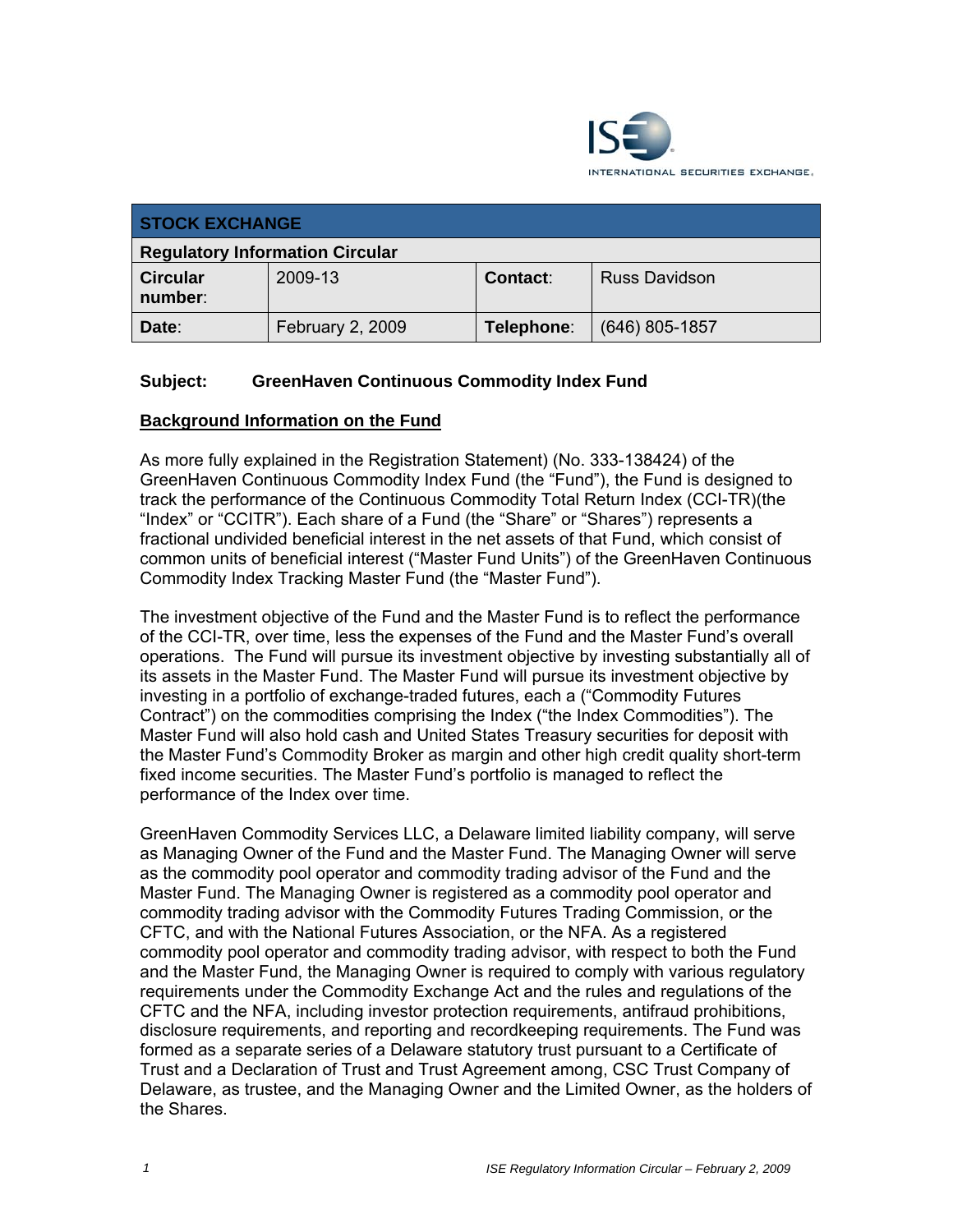Issuances of the Shares will be made only in one or more blocks of 50,000 Shares, each a Basket (the "Basket" or "Basket Aggregation"). The Fund will issue and redeem the Shares on a continuous basis, by or through participants that have entered into participant agreements (each, an ''Authorized Participant'') with the Managing Owner at the NAV per Share next determined after an order to purchase the Shares is received in proper form. The Shares will be registered in book entry form through DTC. Baskets will be issued in exchange for a cash amount equal to the NAV per Share times 50,000 Shares (the ''Basket Amount''). The Basket Amount will be determined on each business day by the Administrator. Authorized Participants that wish to purchase a Basket must transfer the Basket Amount to the Administrator (the ''Cash Deposit Amount''). Authorized Participants that wish to redeem a Basket will receive cash in exchange for each Basket surrendered in an amount equal to the NAV per Basket (the "Cash Redemption Amount"). The Commodity Broker will be the custodian for the Master Fund and responsible for safekeeping the Master Fund's assets.

Net asset value means the total assets of the Master Fund including, but not limited to, all cash and cash equivalents or other debt securities less total liabilities of the Master Fund, each determined on the basis of generally accepted accounting principles in the United States, consistently applied under the accrual method of accounting. Net asset value per Master Fund Unit is calculated by dividing the net asset value of the Master Fund by the number of outstanding Master Fund Units. Because there will be a one-toone correlation between Shares and Master Fund Units, the net asset value per Share and the net asset value per Master Fund Unit will be equal.

Shortly after 4:00 p.m. Eastern Time ("ET") each business day, the Administrator will determine the NAV for the Fund, utilizing the current settlement value of each Commodity Futures Contract held by the Master Fund. At or about 4:00 p.m. ET each business day, the Administrator will determine the Basket Amounts for orders placed by Authorized Participants that day. Thus, although Authorized Participants may place valid orders to purchase Shares throughout the trading day until 10:00 a.m. ET, the actual Basket Amounts are determined at 4:00 p.m. ET or shortly thereafter.

Shortly after 4:00 p.m. ET each business day, the Administrator, American Stock Exchange ("Amex") and Managing Owner will disseminate the NAV per Shares and the Basket Amount (for orders placed during the day). The Basket Amount and the NAV per Share are communicated by the Administrator to all Authorized Participants via facsimile or electronic mail message and the NAV per Share will be available on the Managing Owner's website at www.Greenhavenllc.com. The Amex will also disclose the NAV per Share and Basket Amount on its website.

In calculating the NAV per Share the Administrator will value all Commodity Futures Contracts based on that day's settlement price. However, if a futures contract on a trading day cannot be liquidated due to the operation of daily limits or other rules of an exchange upon which such futures contract is traded, the settlement price on the most recent trading day on which such Commodity Futures contract could have been liquidated will be used in determining the Fund's NAV per Share. Accordingly, the Administrator will typically use that day's futures settlement price for determining NAV per Share. When calculating NAV per Share, the Administrator will value the Commodity Futures Contracts held by the Master Fund on the basis of their then current market value.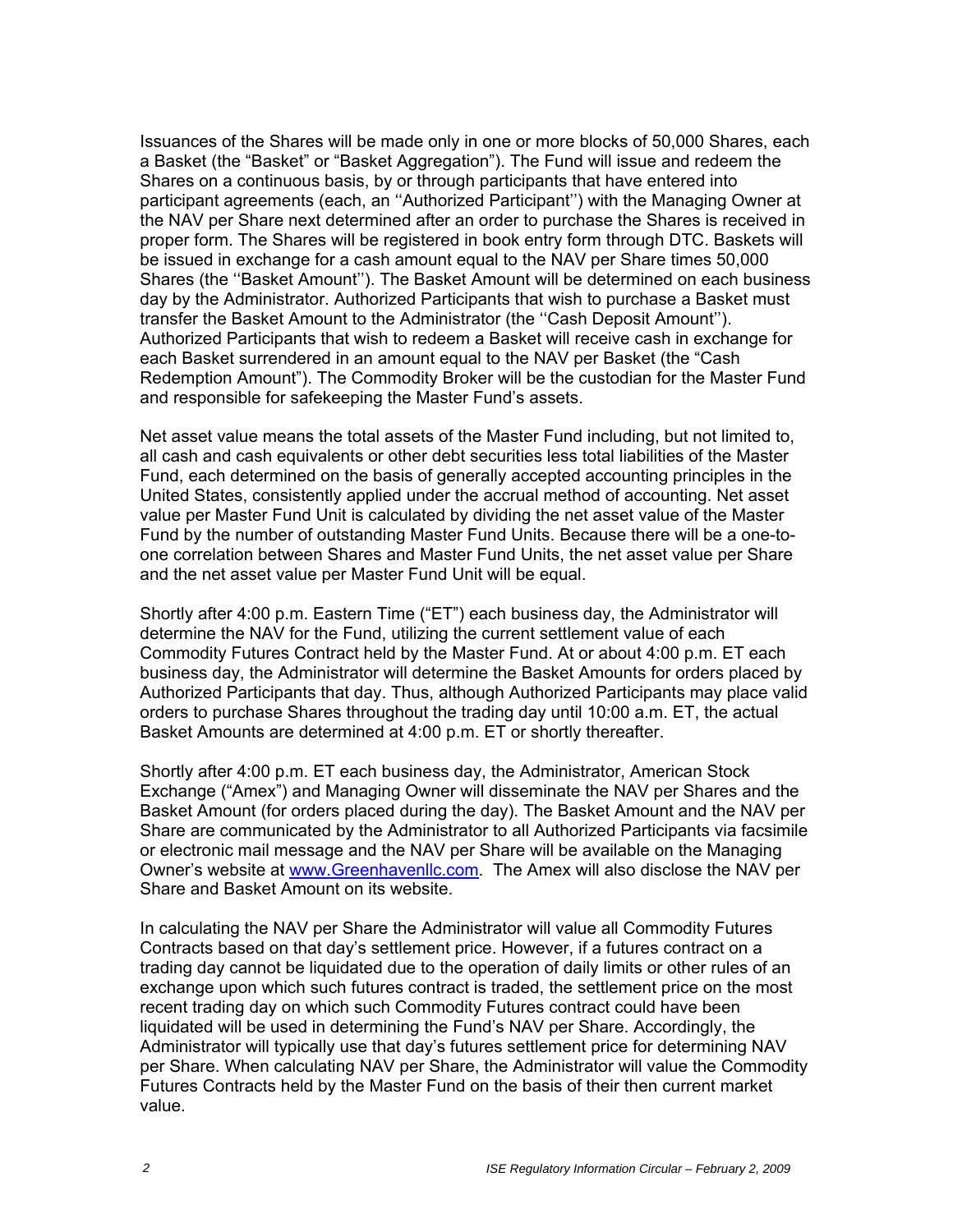#### **Indicative Fund Value**

As noted above, the Administrator calculates and disseminates, once each trading day the NAV per Share to market participants. The Amex will obtain a representation (prior to listing of the Fund) from the Trust that the NAV per Share will be calculated daily and made available to all market participants at the same time. In addition, the Administrator causes to be made available on a daily basis the corresponding Cash Deposit Amounts to be deposited in connection with the issuance of the respective Shares. In addition, other investors can request such information directly from the Administrator, and such information will be provided upon request.

In order to provide updated information relating to the Fund for use by investors, professionals and persons wishing to create or redeem the Shares, the Amex will disseminate through the facilities of CTA, an updated Indicative Fund Value (the "Indicative Fund Value") for the Fund. The respective Indicative Fund Value will be disseminated on a per Share basis at least every 15 seconds during regular Amex trading hours of 9:30 a.m. to 4:15 p.m. ET. The Indicative Fund Value will be calculated based on the cash required for creations and redemptions (i.e. NAV x 50,000) for the Fund adjusted to reflect the price changes of the Commodity Futures Contracts and the holdings of U.S. Treasury securities and other high credit quality short-term fixed income securities.

The Indicative Fund Value will not reflect price changes to the price of an underlying commodity between the trading hours of the futures contracts at the relevant futures exchange and the trading hours on the Exchange form 4:00 a.m. ET until 8:00 p.m. ET. The value of a Share may accordingly be influenced by non-concurrent trading hours between the NYSE Arca and the various futures exchanges on which the futures contracts based on the Index commodities are traded.

While the market for futures trading for each of the Index commodities is open, the Indicative Fund Value can be expected to closely approximate the value per Share of the Basket Amount. However, during NYSE Arca trading hours when the futures contracts have ceased trading, spreads and resulting premiums or discounts may widen, and therefore, increase the difference between the price of the Shares and the NAV of the Shares. Indicative Fund Value on a per Share basis disseminated during Amex trading hours (9:30 a.m. ET to 4:15 p.m ET) should not be viewed as a real time update of the NAV, which is calculated only once a day.

## **Continuous Offering**

The method by which Basket aggregations of Shares are created and traded may raise certain issues under applicable securities laws. Because new Shares may be issued by the Fund on an ongoing basis, at any point a distribution may occur. Broker-dealers and other persons are cautioned that some activities on their part may, depending on the circumstances, result in their being deemed participants in a distribution in a manner which could render them statutory underwriters and subject them to the prospectusdelivery requirement and liability provisions of the Securities Act of 1933 ("Securities Act").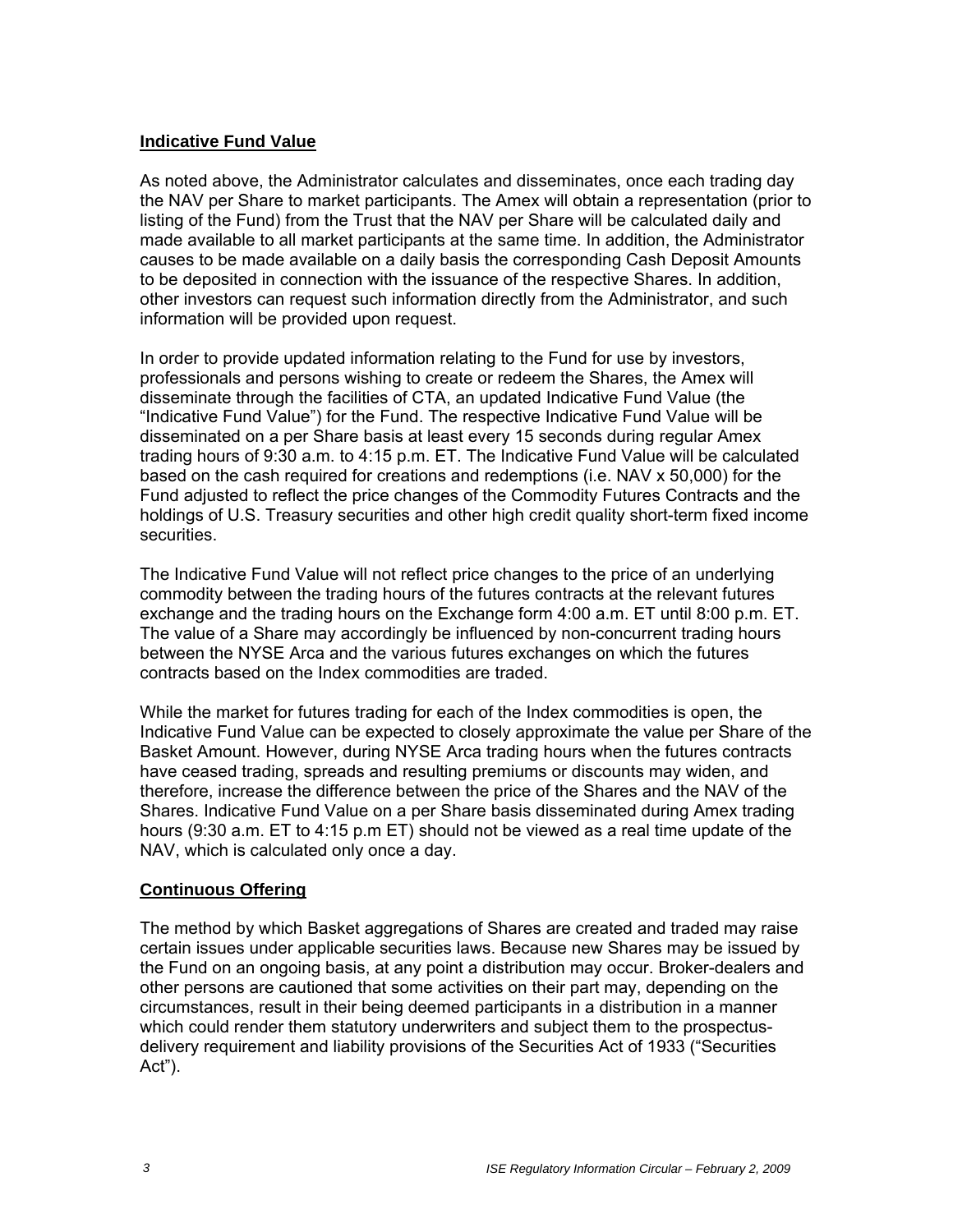For example, a broker-dealer firm or its client may be deemed a statutory underwriter if it purchases Basket aggregations, breaks them down into constituent Shares, and sells such Shares directly to customers, or if it chooses to couple the creation of a supply of new Shares with an active selling effort involving solicitation of secondary market demand for Shares. A determination of whether one is an underwriter for purposes of the Securities Act must take into account all the facts and circumstances pertaining to the activities of the broker dealer or its client in the particular case, and the examples mentioned above should not be considered a complete description of all the activities that could lead to a categorization as an underwriter.

Dealers who are not "underwriters," but are participating in a distribution (as opposed to engaging in ordinary secondary-market transactions), and thus dealing with Shares as part of an "unsold allotment" within the meaning of Section 4(3)(C) of the Securities Act, will be unable to take advantage of the prospectus delivery exemption provided by Section 4(3) of the Securities Act. Firms that incur a prospectus-delivery obligation with respect to Shares are reminded that, under Securities Act Rule 153, a prospectus delivery obligation under Section 5(b)(2) of the Securities Act owed to an exchange member in connection with a sale on the Exchange is satisfied by the fact that the prospectus is available at the Exchange upon request. The prospectus delivery mechanism provided in Rule 153 is only available with respect to transactions on an exchange.

#### **Creation and Redemption of Shares**

Issuances of the Shares will be made only in one or more blocks of 50,000 Shares, each a Basket (the "Basket" or "Basket Aggregation"). The Fund will issue and redeem the Shares on a continuous basis, by or through participants that have entered into participant agreements with the Managing Owner at the NAV per Share next determined after an order to purchase the Shares is received in proper form. Following issuance, the Shares will be traded on the Exchange similar to other equity securities. The Shares will be registered in book entry form through DTC.

Baskets will be issued in exchange for a cash amount equal to the NAV per Share times 50,000 Shares (the ''Basket Amount''). The Basket Amount will be determined on each business day by the Administrator. Authorized Participants that wish to purchase a Basket must transfer the Basket Amount to the Administrator (the ''Cash Deposit Amount''). Authorized Participants that wish to redeem a Basket will receive cash in exchange for each Basket surrendered in an amount equal to the NAV per Basket (the "Cash Redemption Amount"). The Commodity Broker will be the custodian for the Master Fund and responsible for safekeeping the Master Fund's assets.

All purchase orders must be must be placed by 10:00 a.m., New York time. The Basket will be issued at noon on the business day (T+1) immediately following the purchase order date at the Basket Amount as of the later of the closing time on the Amex or the last to close futures exchange on which the Master Fund's assets are traded. The Basket Amount necessary for the creation of a Basket will change from day to day. On each day that the Amex is open for regular trading, the Administrator will adjust the Cash Deposit Amount as appropriate to reflect the prior day's NAV per Share (as described below) and accrued expenses. The Administrator will determine the Cash Deposit Amount for a given business day by multiplying the NAV per Share by the number of Shares in each Basket (50,000).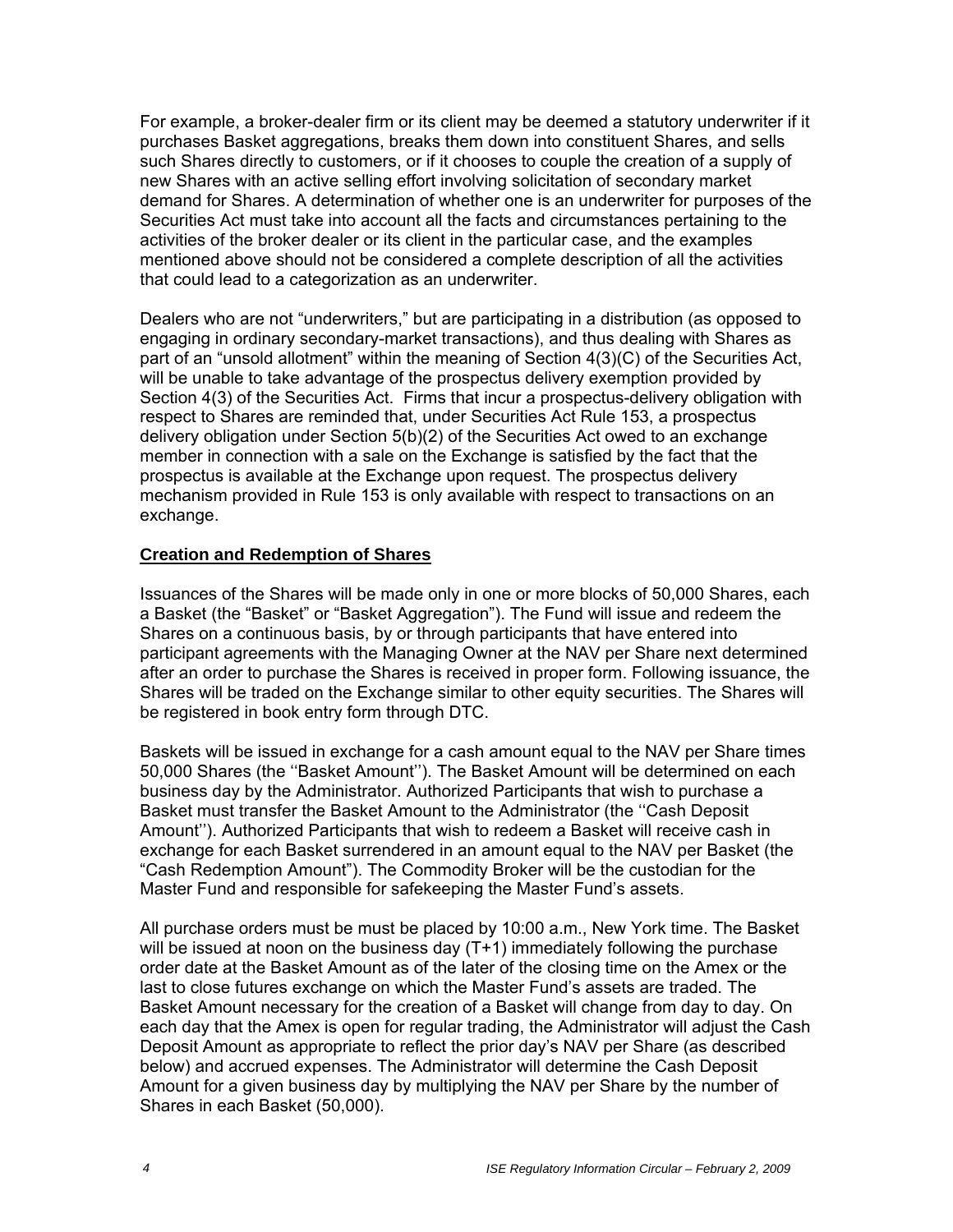Likewise, all redemption orders must be placed by 10:00 a.m., New York time. The Shares will not be individually redeemable but will only be redeemable in Baskets. To redeem, an Authorized Participant will be required to accumulate enough Shares to constitute a Basket (*i.e.* 50,000 shares). Upon the surrender of the Shares, the Administrator will deliver to the redeeming Authorized Participant the Cash Redemption Amount. The Authorized Participant is required to pay a transaction fee to the Fund of \$500 per order to create or redeem Baskets.

On each business day, the Administrator will make available immediately prior to the opening of trading on the Amex (9:30 a.m. ET) via the facilities of the CTA, the most recent Basket Amount for the creation of a Basket. The Amex will disseminate at least every fifteen (15) seconds throughout the trading day, via the CTA, an amount representing on a per Share basis, the current value of the Basket Amount. Baskets are then separable upon issuance into identical Shares that will be listed and traded on the Exchange. The Shares are separate and distinct from the shares of the Master Fund consisting primarily of Commodity Futures Contracts on the Index Commodities. The Exchange expects that the number of outstanding Shares will increase and decrease as a result of creations and redemptions of Baskets. Thus, the Shares may be acquired in two (2) ways: (1) through a deposit of the Cash Deposit Amount with the Administrator during normal business hours by Authorized Participants; or (2) through a purchase on the Exchange by investors.

Each Fund's prospectus and registration statement describe additional procedures and requirements that apply to the creation and redemptions of Shares. Equity Electronic Access Members ("Equity EAMs") interested in becoming an Authorized Participant, or obtaining a list of Authorized Participants, can contact the Managing Owner at (800) 845-8103 for more information.

## **Information About the Underlying Index**

The CCI−TR consisting of 17 commodity futures prices offers investors a broad benchmark for the performance of the commodity sector. The 17 commodities are currently: corn, wheat, soybeans, live cattle, lean hogs, gold, silver, copper, cocoa, coffee, sugar #11, cotton, orange juice, platinum, crude oil, heating oil, and natural gas. The Index is intended to provide a representation of broad trends in overall commodity prices, and was originally calculated to produce a ratio of the current price to the base year average price. The Index takes into account the economics of rolling listed Commodity Futures Contracts forward to avoid delivery and maintain exposure to Commodity Futures Contracts with the liquidity characteristics of being exchange traded. The Index is generally viewed as a broad measure of overall commodity price trends.

As the Commodity Futures Contracts near expiration, they are replaced by contracts that have a later expiration. For example, a contract purchased and held in November 2006 may specify January 2007 expiration. As that contract nears expiration, it may be replaced by selling the January 2007 contract and purchasing the contract expiring in March 2007. This process is referred to as "rolling." Historically, the prices of crude oil and heating oil have frequently been higher for contracts with shorter-term expirations than for contracts with longer term expirations, which is referred to as "backwardation." In these circumstances, absent other factors, the sale of the January 2007 contract would take place at a price that is higher than the price at which the March 2007 contract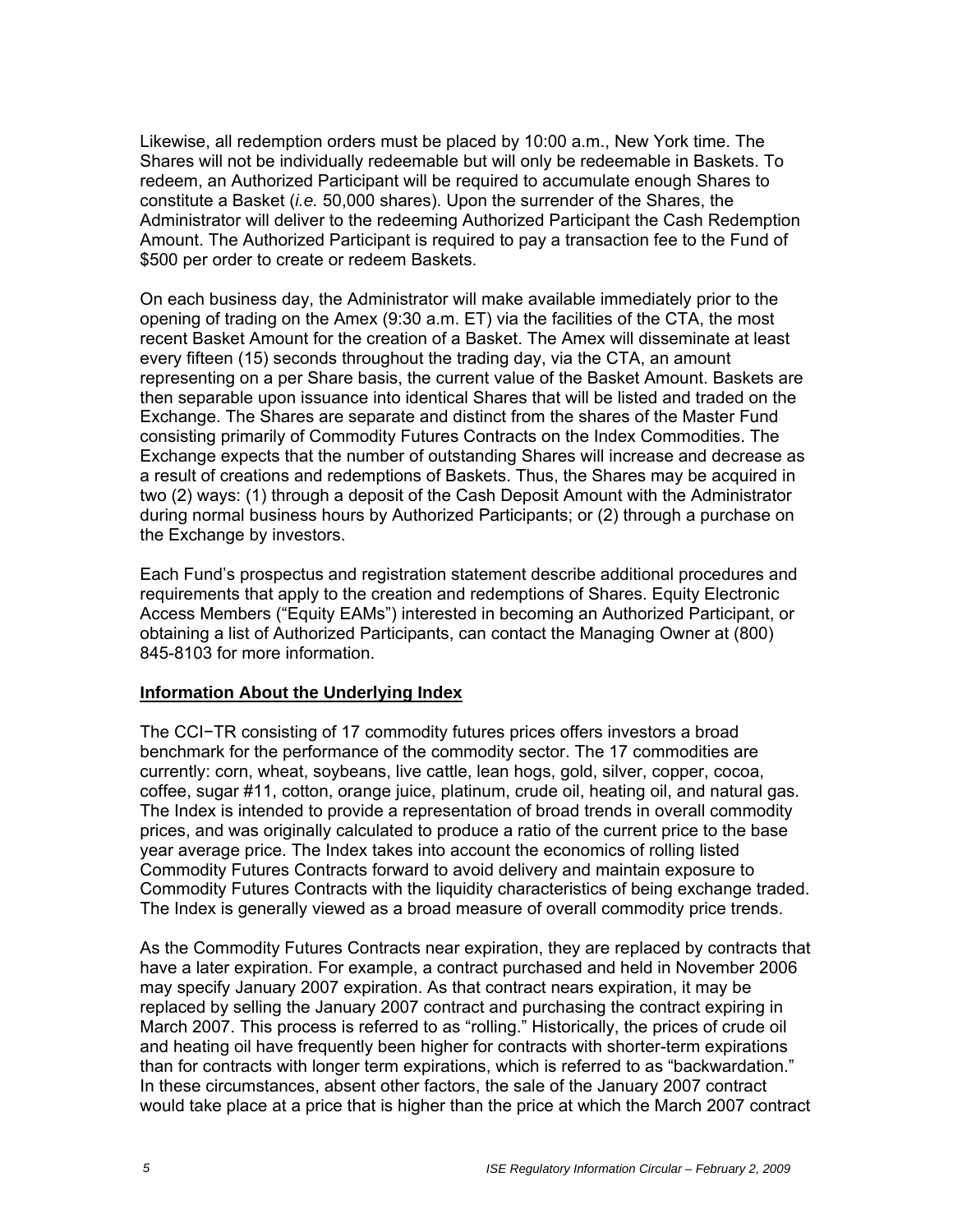is purchased, thereby creating a gain in connection with rolling. While crude oil and heating oil have historically exhibited consistent periods of backwardation, backwardation will likely not exist in these markets at all times.

Conversely, gold, corn, soybeans and wheat historically exhibit "contango" markets rather than backwardation, where the prices of contracts are higher in the distant delivery months than in the nearer delivery months due to the costs of long-term storage of a physical commodity prior to delivery or other factors. Although gold, corn, soybeans and wheat have historically exhibited consistent periods of contango, it is not likely this will exist in these markets at all times.

The Index generally averages all futures prices six months forward, up to a maximum of five delivery months per commodity. A minimum of two delivery months, however, must be used to calculate the current price if the second contract is outside the six-month window. Commodity Futures Contracts in the delivery period are excluded from the calculation. Although each of the 17 commodities is equally weighted, the Index uses an average of the prices of the 17 commodities and an average of those commodities across time within each commodity. Each commodity is averaged across time (six month period) and then these 17 component figures are averaged together. The continuous rebalancing provided by this methodology means the Index constantly decreases exposure to commodity markets gaining in value and increases exposure to those markets declining in value to the diverse nature of its constituent commodities.

#### **Investment Risks**

Equity EAMs are referred to the Trust's Registration Statement for a description of risks associated with an investment in the Shares of a Fund. Because the Shares are created to reflect the performance of a related Index, these risks include the risk that market price of the Shares will be subject to fluctuations similar to those affecting the futures contracts on the underlying commodities that comprise the Index. Owners of the Shares will not have the protections normally associated with ownership of shares in an investment company registered under the Investment Company Act of 1940 but will have the protections afforded by the Commodity Exchange Act to investors in CFTC-regulated commodity pools. The Fund has perpetual durations unless terminated earlier in certain circumstances. If certain events occur, at any time, the Trustee will be required to terminate the affected Fund. In addition, as noted in the prospectus, Shares trade at market prices that may differ from NAV. The NAV of the Shares will fluctuate with changes in the market value of the Fund's assets. The trading prices of the Shares will fluctuate in accordance with changes in the NAV as well as market supply and demand. The amount of the discount or premium in the trading price relative to the NAV per Share may be influenced by non-concurrent trading hours between the major commodity futures markets and the NYSE Arca. While the Shares will trade on the NYSE Arca from 4:00 a.m. ET until 8:00 p.m. ET, liquidity in the market for the futures contracts on the underlying commodities comprising the Index will be reduced after the close of the major commodity futures markets.

## **Exchange Rules Applicable to Trading in the Shares**

The Shares are considered equity securities, thus rendering trading in the Shares subject to the Exchange's existing rules governing the trading of equity securities.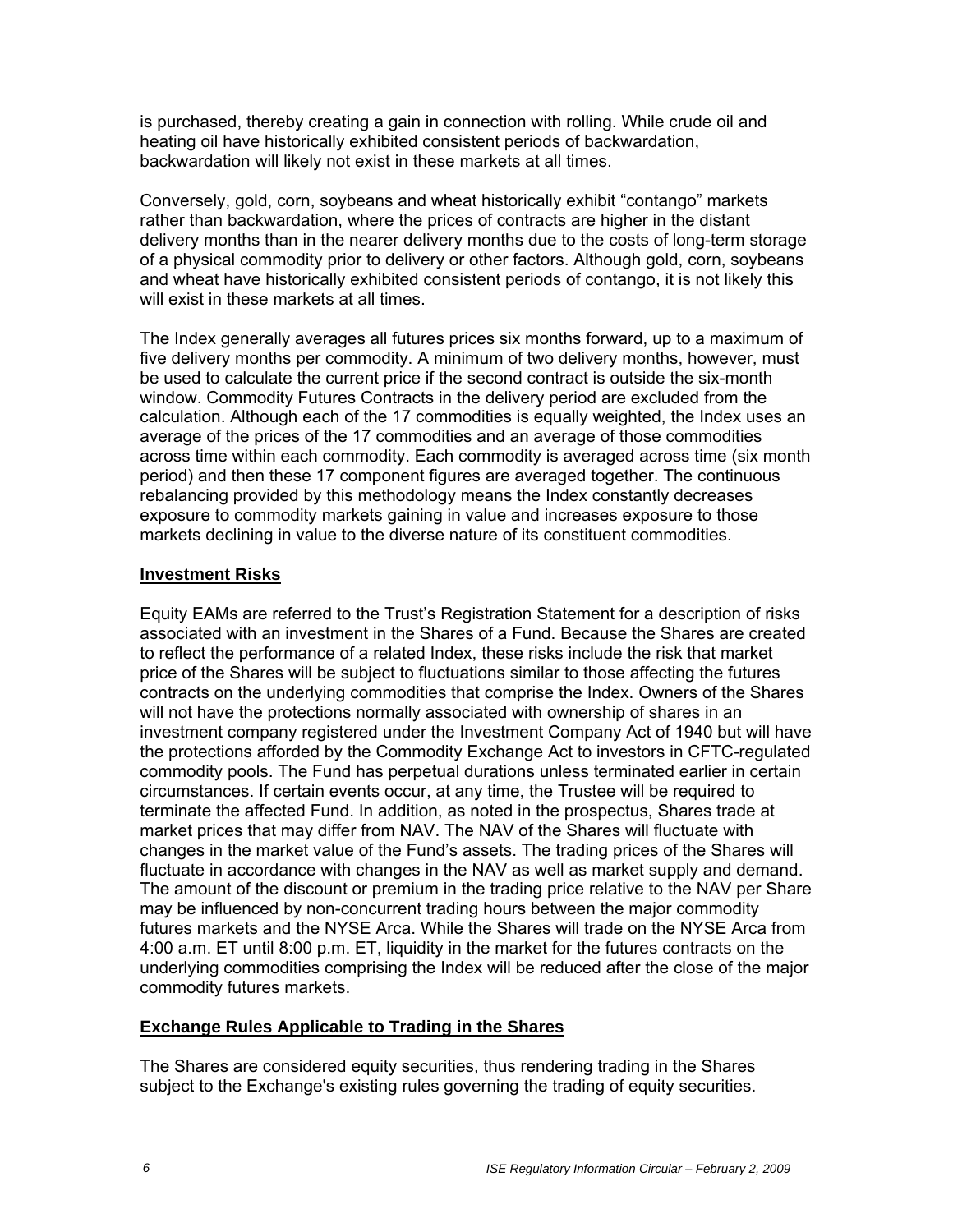# **Trading Hours**

Trading in the shares on ISE is on a UTP basis and is subject to ISE equity trading rules. The shares will trade from 8:00 a.m. until 8:00 p.m. Eastern Time. Equity EAMs trading the shares during the Extended Market Sessions are exposed to the risk of the lack of the calculation or dissemination of underlying index value or intraday indicative value ("IIV"). For certain derivative securities products, an updated underlying index value or IIV may not be calculated or publicly disseminated in the Extended Market hours. Since the underlying index value and IIV are not calculated or widely disseminated during Extended Market hours, an investor who is unable to calculate implied values for certain derivative securities products during Extended Market hours may be at a disadvantage to market professionals.

# **Trading Halts**

ISE will halt trading in the Shares of a Trust in accordance with ISE Rule 2101(a)(2)(iii). The grounds for a halt under this Rule include a halt by the primary market because it stops trading the Shares and/or a halt because dissemination of the IIV or applicable currency spot price has ceased, or a halt for other regulatory reasons. In addition, ISE will stop trading the Shares of a Trust if the primary market de-lists the Shares.

## **Delivery of a Prospectus**

Pursuant to federal securities laws, investors purchasing Shares must receive a prospectus prior to or concurrently with the confirmation of a transaction. Investors purchasing Shares directly from the Fund (by delivery of the Deposit Amount) must also receive a prospectus.

Prospectuses may be obtained through the Distributor or on the Fund's website. The Prospectus does not contain all of the information set forth in the registration statement (including the exhibits to the registration statement), parts of which have been omitted in accordance with the rules and regulations of the SEC. For further information about the Fund, please refer to the Trust's registration statement.

## **Relief From the Operation of CFTC Rules 4.21, 4.22 and 4.23**

The Commodity Futures Trading Commission's ("CFTC") Division of Clearing and Intermediary Oversight (the "CFTC Division") issued a letter dated January 11, 2008 (the "Relief Letter") granting exemptive relief to the Managing Owner from CFTC Rules 4.21, 4.22 and 4.23. Specifically, the CFTC Division exempted the Managing Owner in connection with 10 the operation of a Fund from: (1) the requirement of CFTC Rule 4.21(b) to obtain a signed acknowledgment of receipt of a disclosure document prior to accepting funds, securities or property from a prospective pool participant with respect to sales of Shares by Authorized Participants when Authorized Participants create additional Baskets, subsequent to the effectiveness of the registration statement; (2) the requirements of CFTC Rule 4.22 to deliver monthly account statements to purchasers of Shares; and (3) the requirement of CFTC Rule 4.23 to keep required books and records at the Managing Owner's main business office to the extent that such books and records are maintained at the offices of the Trustee or Distributor. The exemption from CFTC Rule 4.21(b) is expressly conditioned on the information required in the disclosure document being maintained and kept current on websites of the Fund, Managing Owner,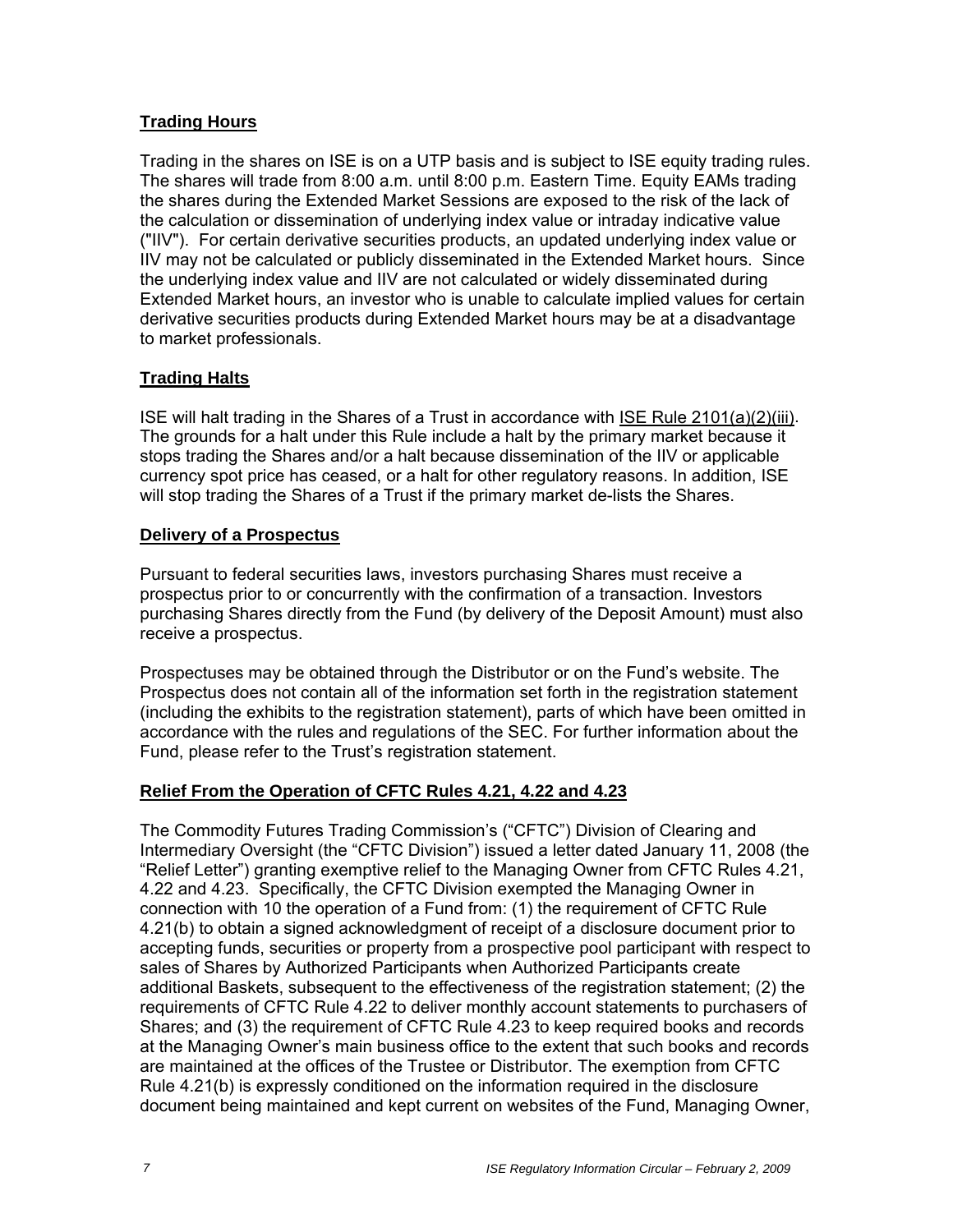Amex and the SEC. For further information regarding these exemptions, Equity EAMs are referred to the full text of the Relief Letter and the Fund's registration statement. Exemptive, Interpretive and No-Action Relief Under Federal Securities Regulations The SEC's Division of Trading and Markets issued a letter dated June 21, 2006 from Racquel L. Russell, Esq., Branch Chief, Division of Trading and Markets, to George T. Simon, Foley & Lardner LLP (the "No-Action Letter"), granting exemptive and no action relief from certain provisions of and rules under the Securities Exchange Act of 1934, as amended (the "1934 Act"), regarding trading in securities similar to the Shares.

#### **Rules 101 and 102 of Regulation M**

Under the No-Action Letter, the Fund is exempted under paragraph (d) of Rule 101, permitting persons who may be deemed to be participating in a distribution of the Shares to bid for or purchase Shares during their participation in such distribution. The Fund is also exempted under paragraph (d) of Rule 101 to permit the Index Sponsor, to publish research during the applicable restricted period on the Fund's website. The No-Action Letter also exempted the Fund under paragraph (e) of Rule 102, permitting the Fund and its affiliated purchasers to redeem Shares in Baskets during the continuous offering of Shares.

**This Regulatory Information Circular is not a statutory Prospectus. Equity EAMs should consult the Trust's Registration Statement, SAI, Prospectus and the Fund's website for relevant information.**